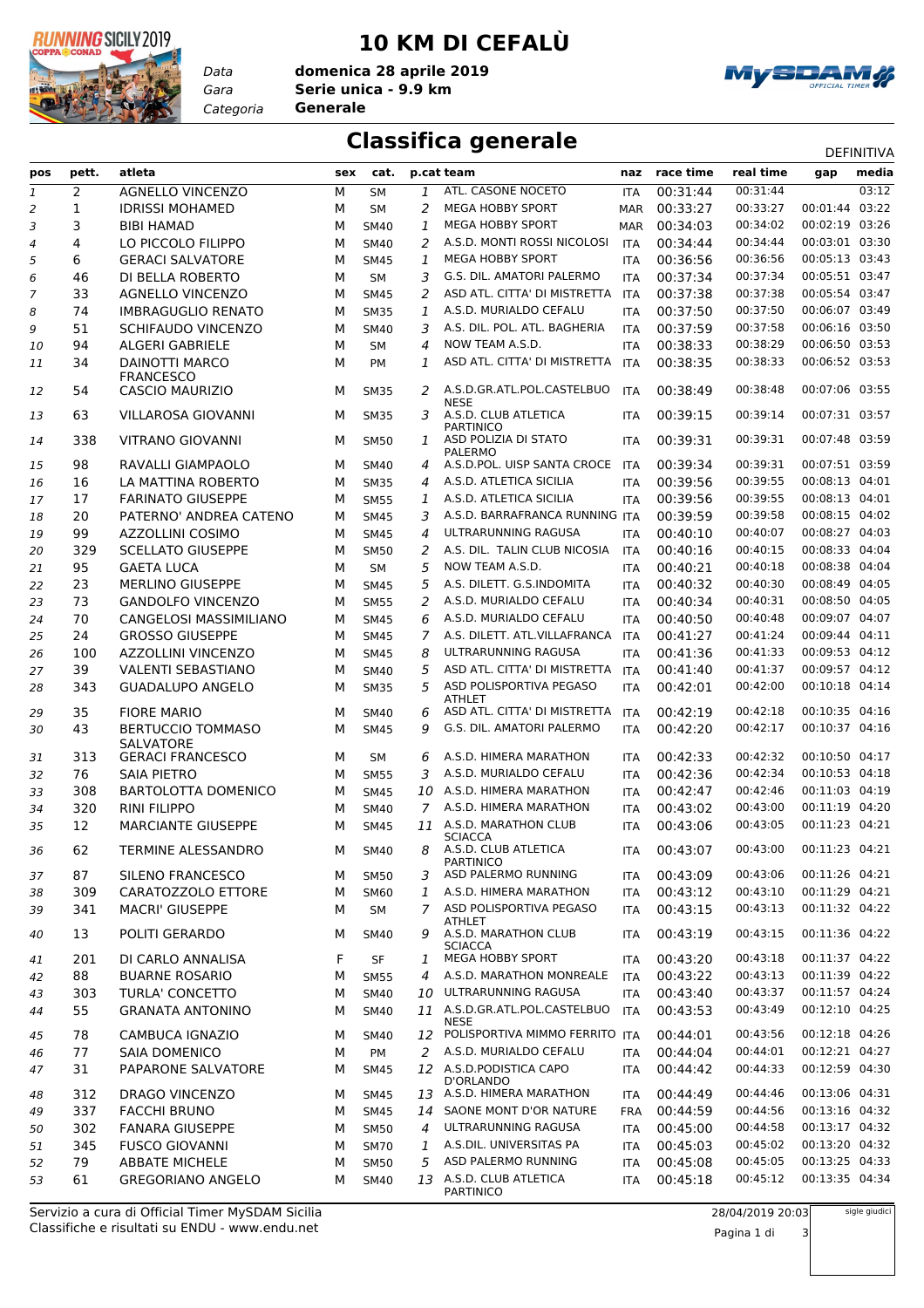## **Classifica generale** DEFINITIVA

|     |       |                             |     |             |    |                                              |            |              |           | DEFINITIVA     |
|-----|-------|-----------------------------|-----|-------------|----|----------------------------------------------|------------|--------------|-----------|----------------|
| pos | pett. | atleta                      | sex | cat.        |    | p.cat team                                   | naz        | race time    | real time | media<br>gap   |
| 54  | 84    | <b>MENDOLA DANILO</b>       | м   | <b>SM45</b> | 15 | ASD PALERMO RUNNING                          | <b>ITA</b> | 00:45:19     | 00:45:15  | 00:13:36 04:34 |
|     |       | <b>SALVATORE</b>            |     |             |    |                                              |            |              |           |                |
| 55  | 83    | <b>GIRGENTI DANILO</b>      | М   | <b>SM45</b> |    | 16 ASD PALERMO RUNNING                       | <b>ITA</b> | 00:45:19     | 00:45:15  | 00:13:36 04:34 |
| 56  | 22    | LUPO ROSARIO                | М   | <b>SM50</b> | 6  | <b>DELTA SPEDIZIONI</b>                      | <b>ITA</b> | 00:45:21     | 00:45:12  | 00:13:38 04:34 |
| 57  | 44    | CANNOVA MAURIZIO            | М   | <b>SM55</b> | 5  | G.S. DIL. AMATORI PALERMO                    | <b>ITA</b> | 00:45:25     | 00:45:22  | 00:13:41 04:35 |
| 58  | 37    | <b>MARTINO GIUSEPPE</b>     | М   | <b>SM50</b> | 7  | ASD ATL. CITTA' DI MISTRETTA                 | <b>ITA</b> | 00:45:26     | 00:45:25  | 00:13:42 04:35 |
| 59  | 57    | <b>AMATO GIOVANNI</b>       | М   | <b>SM40</b> | 14 | A.S.D. CLUB ATLETICA<br><b>PARTINICO</b>     | ITA        | 00:45:38     | 00:45:31  | 00:13:55 04:36 |
| 60  | 325   | <b>MARTORANA PAOLO</b>      | м   | <b>SM45</b> |    | 17 RUN CARD                                  | <b>ITA</b> | 00:45:41     | 00:45:33  | 00:13:58 04:36 |
|     |       | <b>FRANCESCO</b>            |     |             |    |                                              |            |              |           |                |
| 61  | 58    | <b>ANSELMO ANTONIO</b>      | М   | <b>SM50</b> | 8  | A.S.D. CLUB ATLETICA                         | <b>ITA</b> | 00:45:50     | 00:45:44  | 00:14:07 04:37 |
| 62  | 304   | CAMPAGNA IGNAZIO            | М   | <b>SM50</b> | 9  | <b>PARTINICO</b><br>ASD TERMINI BIKE & TRAIL | <b>ITA</b> | 00:46:17     | 00:46:16  | 00:14:34 04:40 |
| 63  | 59    | DI FRANCO MICHELE           | М   | <b>SM45</b> | 18 | A.S.D. CLUB ATLETICA                         | <b>ITA</b> | 00:46:18     | 00:46:10  | 00:14:35 04:40 |
|     |       |                             |     |             |    | <b>PARTINICO</b>                             |            |              |           |                |
| 64  | 45    | <b>CORRADINO DIEGO</b>      | М   | <b>SM60</b> | 2  | G.S. DIL. AMATORI PALERMO                    | <b>ITA</b> | 00:46:21     | 00:46:21  | 00:14:38 04:40 |
| 65  | 339   | <b>MONTAGNA MARIO</b>       | М   | <b>SM45</b> |    | 19 ASD POLIZIA DI STATO                      | <b>ITA</b> | 00:46:26     | 00:46:19  | 00:14:43 04:41 |
| 66  | 219   | LASCARI FILIPPA             | F   | <b>SF45</b> | 1  | <b>PALERMO</b><br>NONSOLOCORSA               | <b>GER</b> | 00:46:28     | 00:46:26  | 00:14:44 04:41 |
| 67  | 340   | LO VERDE GIUSEPPE           | М   | <b>SM60</b> | 3  | ASD POLISPORTIVA PEGASO                      | <b>ITA</b> | 00:46:29     | 00:46:26  | 00:14:46 04:41 |
|     |       |                             |     |             |    | <b>ATHLET</b>                                |            |              |           |                |
| 68  | 65    | <b>INCHIAPPA ANTONINO</b>   | М   | <b>SM55</b> | 6  | A.S. DIL. MARATHON                           | <b>ITA</b> | 00:46:35     | 00:46:24  | 00:14:51 04:42 |
| 69  | 301   | CASSARINO ANGELO            | м   | <b>SM45</b> | 20 | <b>ALTOFONTE</b><br>ULTRARUNNING RAGUSA      | <b>ITA</b> | 00:46:35     | 00:46:28  | 00:14:52 04:42 |
| 70  | 18    | RUSSELLO PAOLO              | М   | <b>SM35</b> | 6  | A.S.D. ATLETICA SICILIA                      | <b>ITA</b> | 00:46:42     | 00:46:36  | 00:14:59 04:42 |
| 71  | 81    | <b>CAVARRETTA FRANCESCO</b> | М   | <b>SM45</b> | 21 | ASD PALERMO RUNNING                          | <b>ITA</b> | 00:46:46     | 00:46:41  | 00:15:03 04:43 |
|     |       |                             |     |             |    | A.S. DIL. MARATHON                           |            |              |           | 00:15:10 04:44 |
| 72  | 212   | <b>GIANGRECO MARIA</b>      | F   | <b>SF55</b> | 1  | <b>ALTOFONTE</b>                             | <b>ITA</b> | 00:46:53     | 00:46:48  |                |
| 73  | 330   | <b>CALTABIANO GIUSEPPE</b>  | М   | <b>SM65</b> | 1  | A.S.DIL. UNIVERSITAS PA                      | <b>ITA</b> | 00:47:01     | 00:46:55  | 00:15:17 04:44 |
| 74  | 342   | PEGASO GIUSEPPE             | М   | SM60        | 4  | ASD POLISPORTIVA PEGASO                      | <b>ITA</b> | 00:47:33     | 00:47:28  | 00:15:50 04:48 |
|     |       |                             |     |             |    | <b>ATHLET</b>                                |            |              |           |                |
| 75  | 203   | <b>GRANATA GIOVANNA</b>     | F   | <b>SF40</b> | 1  | A.S.D.PODISTICA CAPO<br>D'ORLANDO            | <b>ITA</b> | 00:47:46     | 00:47:36  | 00:16:02 04:49 |
| 76  | 321   | <b>TERESI GIUSEPPE</b>      | М   | <b>SM55</b> | 7  | A.S.D. HIMERA MARATHON                       | <b>ITA</b> | 00:47:47     | 00:47:39  | 00:16:04 04:49 |
| 77  | 331   | <b>FINOCCHIARO RENZO</b>    | М   | <b>SM45</b> | 22 | <b>RUN CARD</b>                              | <b>ITA</b> | 00:47:50     | 00:47:45  | 00:16:07 04:49 |
| 78  | 93    | RICCOBONO ROBERTO           | М   | <b>SM35</b> | 7  | A.S.D. MARATHON MONREALE                     | <b>ITA</b> | 00:48:09     | 00:47:59  | 00:16:26 04:51 |
| 79  | 36    | <b>MANGALAVITI LUCIO</b>    | М   | <b>SM65</b> | 2  | ASD ATL. CITTA' DI MISTRETTA                 | <b>ITA</b> | 00:48:16     | 00:48:14  | 00:16:33 04:52 |
| 80  | 14    | DELL'UTRI SALVATORE         | М   | <b>SM65</b> | 3  | A.S.D. TRACK CLUB MASTER CL ITA              |            | 00:48:19     | 00:48:12  | 00:16:35 04:52 |
|     | 335   | <b>SAMPINO ANTONIO</b>      | М   | <b>SM40</b> | 15 | A.S.DIL. UNIVERSITAS PA                      | <b>ITA</b> | 00:48:21     | 00:48:21  | 00:16:38 04:53 |
| 81  | 310   |                             |     |             |    | A.S.D. HIMERA MARATHON                       |            | 00:48:25     | 00:48:16  | 00:16:42 04:53 |
| 82  |       | CATALANO FABRICIO           | М   | <b>SM55</b> | 8  |                                              | <b>ITA</b> |              |           | 00:16:42 04:53 |
| 83  | 318   | PROFITA GIUSEPPE            | М   | <b>SM55</b> | 9  | A.S.D. HIMERA MARATHON                       | <b>ITA</b> | 00:48:25     | 00:48:18  |                |
| 84  | 202   | LIONTI MELISSA              | F   | <b>SF40</b> | 2  | <b>ATLETICA ENNA</b>                         | <b>ITA</b> | 00:48:25     | 00:48:20  | 00:16:42 04:53 |
| 85  | 322   | MASCELLINO CESARE           | М   | SM60        | 5  | <b>RUN CARD</b>                              | <b>ITA</b> | 00:48:38     | 00:48:33  | 00:16:55 04:54 |
| 86  | 69    | <b>VACCARO ALESSANDRO</b>   | М   | <b>SM50</b> |    | 10 A.S.D. TRINACRIA PALERMO                  | <b>ITA</b> | 00:48:50     | 00:48:46  | 00:17:07 04:55 |
| 87  | 217   | POLIZZOTTO FRANCA           | F   | <b>SF55</b> |    | 2 A.S.D. MURIALDO CEFALU                     |            | ITA 00:49:07 | 00:49:02  | 00:17:24 04:57 |
| 88  | 305   | <b>GIUFFRIDA WALTER</b>     | м   | <b>SM45</b> |    | 23 A.S.D. PODISTICA PATTESE                  | <b>ITA</b> | 00:49:14     | 00:49:08  | 00:17:31 04:58 |
| 89  | 326   | SANFILIPPO VINCENZO         | М   | <b>SM45</b> |    | 24 RUN CARD                                  | <b>ITA</b> | 00:49:20     | 00:49:11  | 00:17:37 04:58 |
| 90  | 311   | <b>CRIMINISI SALVATORE</b>  | М   | SM40        |    | 16 A.S.D. HIMERA MARATHON                    | ITA        | 00:49:27     | 00:49:18  | 00:17:44 04:59 |
| 91  | 41    | AIELLO ANTONINO             | М   | <b>SM40</b> |    | 17 G.S. DIL. AMATORI PALERMO                 | <b>ITA</b> | 00:49:36     | 00:49:27  | 00:17:52 05:00 |
| 92  | 222   | <b>BELLANCA MARCELLA</b>    | F   | <b>SF40</b> | 3  | <b>FORHANS TEAM</b>                          | ITA        | 00:49:43     | 00:49:37  | 00:18:00 05:01 |
| 93  | 96    | <b>MANISCALCO SALVATORE</b> | М   | <b>SM50</b> | 11 | NOW TEAM A.S.D.                              | <b>ITA</b> | 00:49:43     | 00:49:31  | 00:18:00 05:01 |
| 94  | 90    | <b>FIUMEFREDDO GIUSEPPE</b> | М   | <b>SM45</b> |    | 25 A.S.D. MARATHON MONREALE                  | <b>ITA</b> | 00:50:02     | 00:49:50  | 00:18:19 05:03 |
| 95  | 47    | <b>FERRANTE GIUSEPPE</b>    | M   | <b>SM35</b> | 8  | G.S. DIL. AMATORI PALERMO                    | ITA        | 00:50:03     | 00:49:56  | 00:18:20 05:03 |
| 96  | 307   | <b>ALONGI GIORGIO</b>       | М   | <b>SM40</b> | 18 | A.S.D. HIMERA MARATHON                       | ITA        | 00:50:04     | 00:49:49  | 00:18:20 05:03 |
|     | 316   | PARRINELLO AGOSTINO         |     | SM60        | 6  | A.S.D. HIMERA MARATHON                       |            | 00:50:04     | 00:49:49  | 00:18:21 05:03 |
| 97  |       | <b>BADAGLIACCO EUGENIO</b>  | М   |             |    | G.S. DIL. AMATORI PALERMO                    | <b>ITA</b> | 00:50:08     |           | 00:18:25 05:03 |
| 98  | 42    |                             | м   | <b>SM40</b> | 19 |                                              | ITA        |              | 00:49:57  |                |
| 99  | 85    | <b>OLIVA GIUSEPPE</b>       | М   | <b>SM40</b> | 20 | ASD PALERMO RUNNING                          | ITA        | 00:50:17     | 00:50:09  | 00:18:33 05:04 |
| 100 | 348   | DRAGOTTO ELENA              | F   | SF          |    | 2 A.S. DIL. MARATHON<br><b>ALTOFONTE</b>     | ITA        | 00:50:20     | 00:50:12  | 00:18:37 05:05 |
| 101 | 97    | <b>MACCA GIOVANNI</b>       | м   | <b>SM60</b> | 7  | ASD NO AL DOPING RAGUSA                      | ITA        | 00:50:28     | 00:50:16  | 00:18:44 05:05 |
| 102 | 349   | <b>GALVANO SALVATORE</b>    | М   | <b>SM55</b> |    | 10 A.S.D. MARATHON MONREALE                  | ITA        | 00:50:38     | 00:50:25  | 00:18:55 05:06 |
| 103 | 26    | <b>FLORAMO TINDARO</b>      | м   | <b>SM50</b> |    | 12 AMATORI S.C.DUILIA                        | <b>ITA</b> | 00:50:51     | 00:50:41  | 00:19:08 05:08 |
| 104 | 27    | SINDONI ANTONINO            | М   | <b>SM50</b> | 13 | AMATORI S.C.DUILIA                           | <b>ITA</b> | 00:50:51     | 00:50:43  | 00:19:08 05:08 |
| 105 | 306   | PASSAFIUME GIUSEPPE         | М   | <b>SM60</b> | 8  | ASD GRUPPO SPORTIVO VIGILI                   | ITA        | 00:50:52     | 00:50:46  | 00:19:09 05:08 |
|     |       |                             |     |             |    | URBANI PALERMO                               |            |              |           |                |
| 106 | 317   | PASSAFIUME FRANCESCO        | М   | SМ          | 8  | A.S.D. HIMERA MARATHON                       | ITA        | 00:50:53     | 00:50:44  | 00:19:10 05:08 |
| 107 | 11    | LAURETTA CALOGERO           | М   | <b>SM60</b> | 9  | A.S.D. MARATHON CLUB                         | <b>ITA</b> | 00:50:55     | 00:50:45  | 00:19:12 05:08 |
|     | 334   | PRESTI MARCO                | М   | SМ          | 9  | <b>SCIACCA</b><br>AMBROSIANA ASCD            | ITA        | 00:51:14     | 00:51:00  | 00:19:31 05:10 |
| 108 | 92    | <b>MANNO MAURIZIO</b>       |     |             |    | 14 A.S.D. MARATHON MONREALE                  |            | 00:51:31     | 00:51:17  | 00:19:48 05:12 |
| 109 |       |                             | М   | <b>SM50</b> |    |                                              | <b>ITA</b> |              |           |                |
| 110 | 49    | LO GALBO CARLO              | M   | <b>SM55</b> |    | 11 A.S. DIL. POL. ATL. BAGHERIA              | <b>ITA</b> | 00:51:34     | 00:51:31  | 00:19:50 05:12 |
| 111 | 214   | CASSATARO DANIELA           | F   | <b>SF45</b> | 2  | A.S.D. MURIALDO CEFALU                       | <b>ITA</b> | 00:51:37     | 00:51:35  | 00:19:53 05:12 |

Classifiche e risultati su ENDU - www.endu.net Servizio a cura di Official Timer MySDAM Sicilia sigle giudici